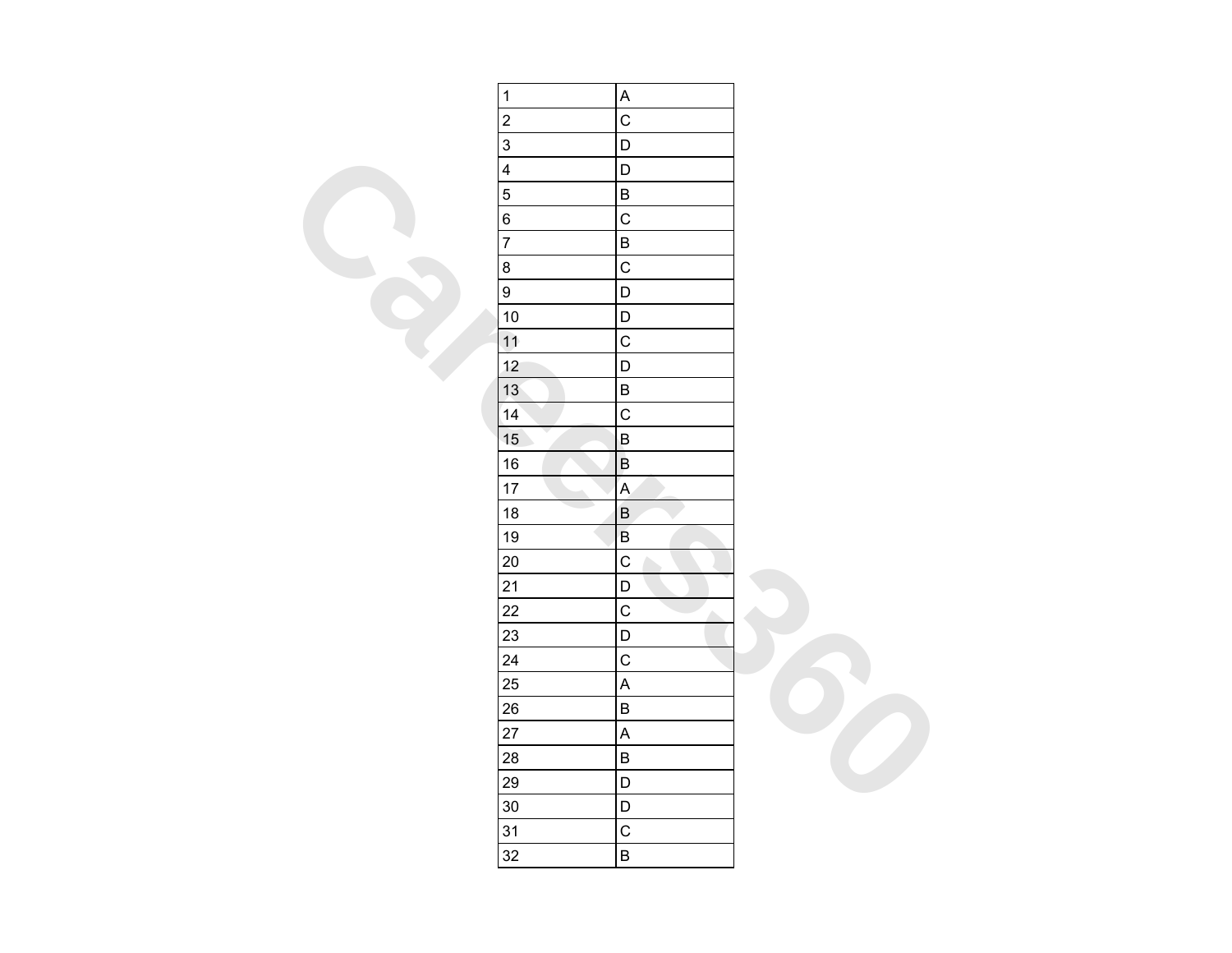| 33 | $\mathsf A$               |  |
|----|---------------------------|--|
| 34 | $\mathsf D$               |  |
| 35 | $\mathsf C$               |  |
| 36 | $\boldsymbol{\mathsf{A}}$ |  |
| 37 | $\mathsf D$               |  |
| 38 | $\mathsf D$               |  |
| 39 | $\overline{C}$            |  |
| 40 | $\boldsymbol{\mathsf{A}}$ |  |
| 41 | $\mathsf{C}$              |  |
| 42 | $\sf B$                   |  |
| 43 | $\mathsf A$               |  |
| 44 | $\mathsf D$               |  |
| 45 | $\mathsf C$               |  |
| 46 | $\boldsymbol{\mathsf{A}}$ |  |
| 47 | D                         |  |
| 48 | $\mathsf D$               |  |
| 49 | $\mathbf C$               |  |
| 50 | $\mathsf{A}$              |  |
| 51 | $\mathsf B$               |  |
| 52 | $\boldsymbol{\mathsf{A}}$ |  |
| 53 | $\sf B$                   |  |
| 54 | $\mathsf D$<br>A.         |  |
| 55 | $\mathsf D$               |  |
| 56 | $\sf B$                   |  |
| 57 | $\sf B$                   |  |
| 58 | $\mathsf D$               |  |
| 59 | $\mathsf D$               |  |
| 60 | $\mathsf C$               |  |
| 61 | $\mathsf D$               |  |
| 62 | $\mathsf D$               |  |
| 63 | $\mathsf C$               |  |
|    |                           |  |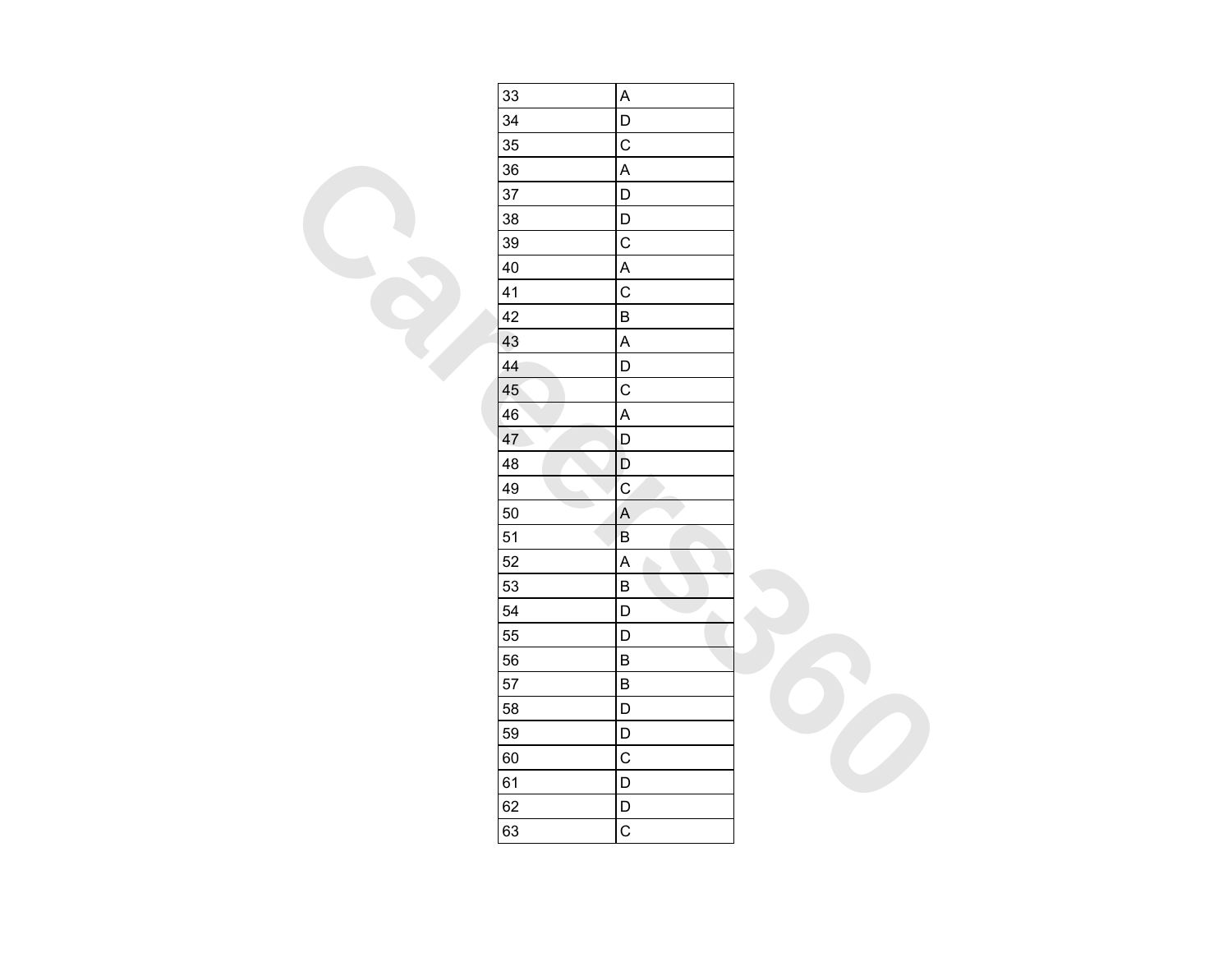| 64 | D                                |  |
|----|----------------------------------|--|
| 65 | $\mathsf D$                      |  |
| 66 | $\sf B$                          |  |
| 67 | $\sf B$                          |  |
| 68 | $\sf B$                          |  |
| 69 | $\sf B$                          |  |
| 70 | $\overline{C}$                   |  |
| 71 | $\sf B$                          |  |
| 72 | $\boldsymbol{\mathsf{A}}$        |  |
| 73 | $\mathsf D$                      |  |
| 74 | $\mathsf{C}$                     |  |
| 75 | $\boldsymbol{\mathsf{A}}$        |  |
| 76 | $\mathsf D$                      |  |
| 77 | $\mathsf{C}$                     |  |
| 78 | $\sf B$                          |  |
| 79 | $\boldsymbol{\mathsf{A}}$        |  |
| 80 | $\mathbf{C}$                     |  |
| 81 | $\mathsf A$                      |  |
| 82 | $\ddot{\rm C}$                   |  |
| 83 | $\boldsymbol{\mathsf{A}}$        |  |
| 84 | $\mathsf C$                      |  |
| 85 | $\overline{c}$<br>A.             |  |
| 86 | $\mathsf D$                      |  |
| 87 | $\sf B$                          |  |
| 88 | $\mathsf D$                      |  |
| 89 | $\sf B$                          |  |
| 90 | $\begin{array}{c} \n\end{array}$ |  |
| 91 | $\mathsf C$                      |  |
| 92 | $\sf B$                          |  |
| 93 | $\mathsf D$                      |  |
| 94 | $\mathbf C$                      |  |
|    |                                  |  |